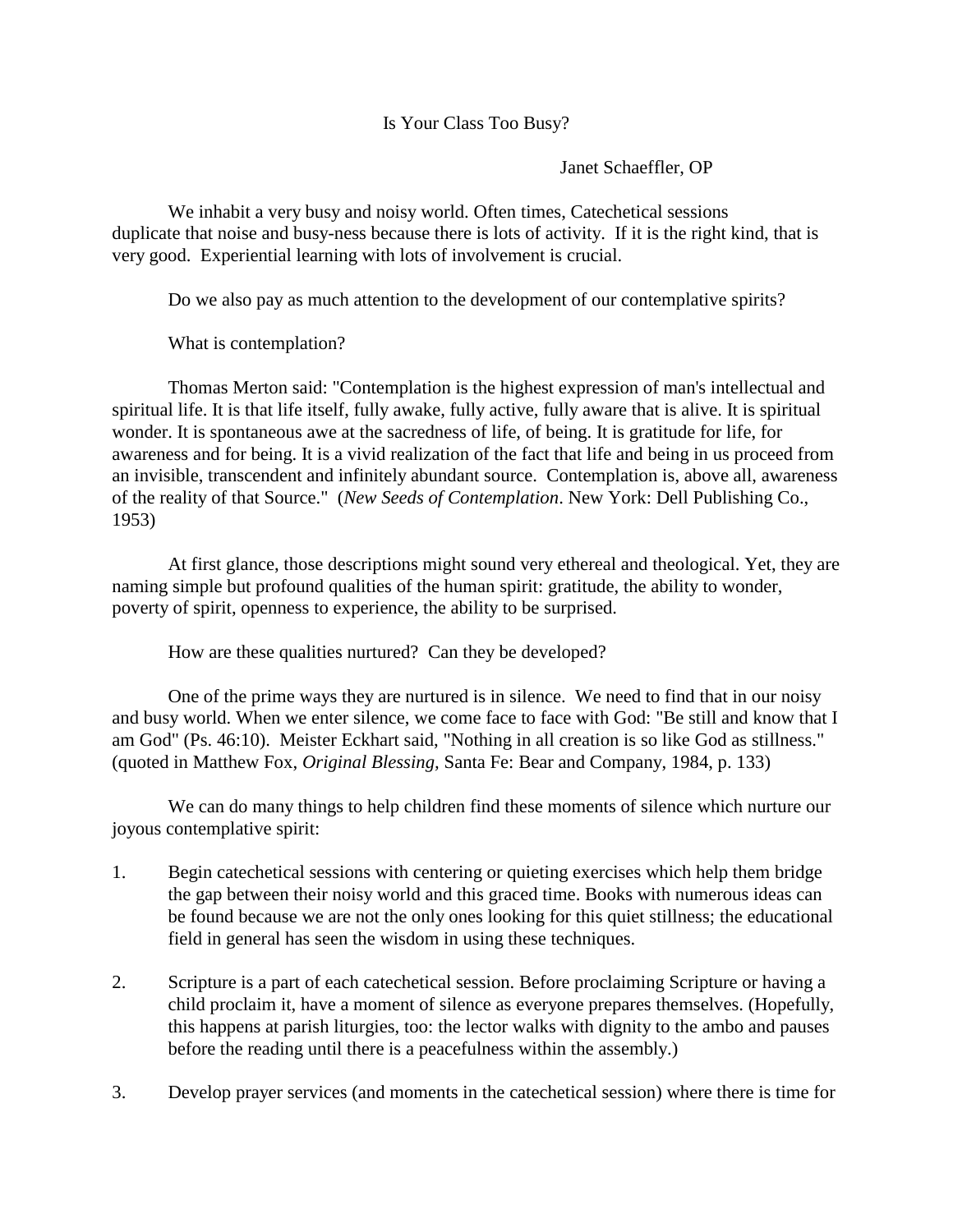quiet spaces. Often, music can help to create the mood of quiet contemplation rather than just an empty space.

- 4. Usually it is not enough to tell children to "be quiet; pray and reflect now in silence." Their silence needs to be directed. Suggest what might happen in their quiet time:
	- a) In quiet, feel God's love around you.
	- b) Listen for what Jesus might want to say to you today about all the good things you have been doing.
	- c) In quiet, picture all the people who need our prayer today.
	- d) As you listen to the quiet, what are you thankful for?
	- e) This quiet time is so peaceful. Hand your worries over into God's hands.
- 5. One of my favorite ways of quiet prayer is a visualization prayer which involves a favorite quiet place and the presence of Jesus. *"Close your eyes and picture in your mind a favorite place. It might be a quiet place in your home; it may be outside in a park, near water, looking at the mountains. It could also be an imaginary place that you make up in your mind. Picture it and feel how good it is to be there. As you see yourself in your mind enjoying this place, you notice that someone is coming toward you. As he gets closer, you realize that it is Jesus. He walks over and sits beside you. He places an arm around your shoulder. Enjoy just being there with Jesus. Tell Jesus how you are feeling today: what you're happy about; what you're concerned about. Jesus is eager to hear all about you."*
- 6. Use the following questions to help older children reflect upon the place of silence and quiet in their lives. At first they might rebel at the idea of not always having the TV or CD player on, but the questions raise the awareness for them. Who else in their world calls them to reflect on quiet and stillness and God's presence in it? (My experience has been that once young people have had a taste for quiet-silence-meditation, they crave it.
	- *a) Am I afraid to be alone?*
	- *b) Am I uncomfortable doing nothing?*
	- *c) Have I ever spent time in solitude and silence -- in a park, at the beach, some other secluded area? How did I feel?*
	- d) *When during my day do I experience silence?*
	- *e) Do I have the TV on when I do my homework, when I'm on the phone, when I'm listening to my friend?*
	- *f) When I have some free time, is the TV always on or do I sometimes read, pray, daydream?*
	- *g) After receiving communion, do I sing and pray --or watch people go by?*
	- *h) How much time do I allow each day for prayer? Do I do all the talking?*

In nurturing the contemplative spirit in our young people, it is also crucial to help them understand (and experience) the "fruits" of contemplation. Developing a contemplative spirit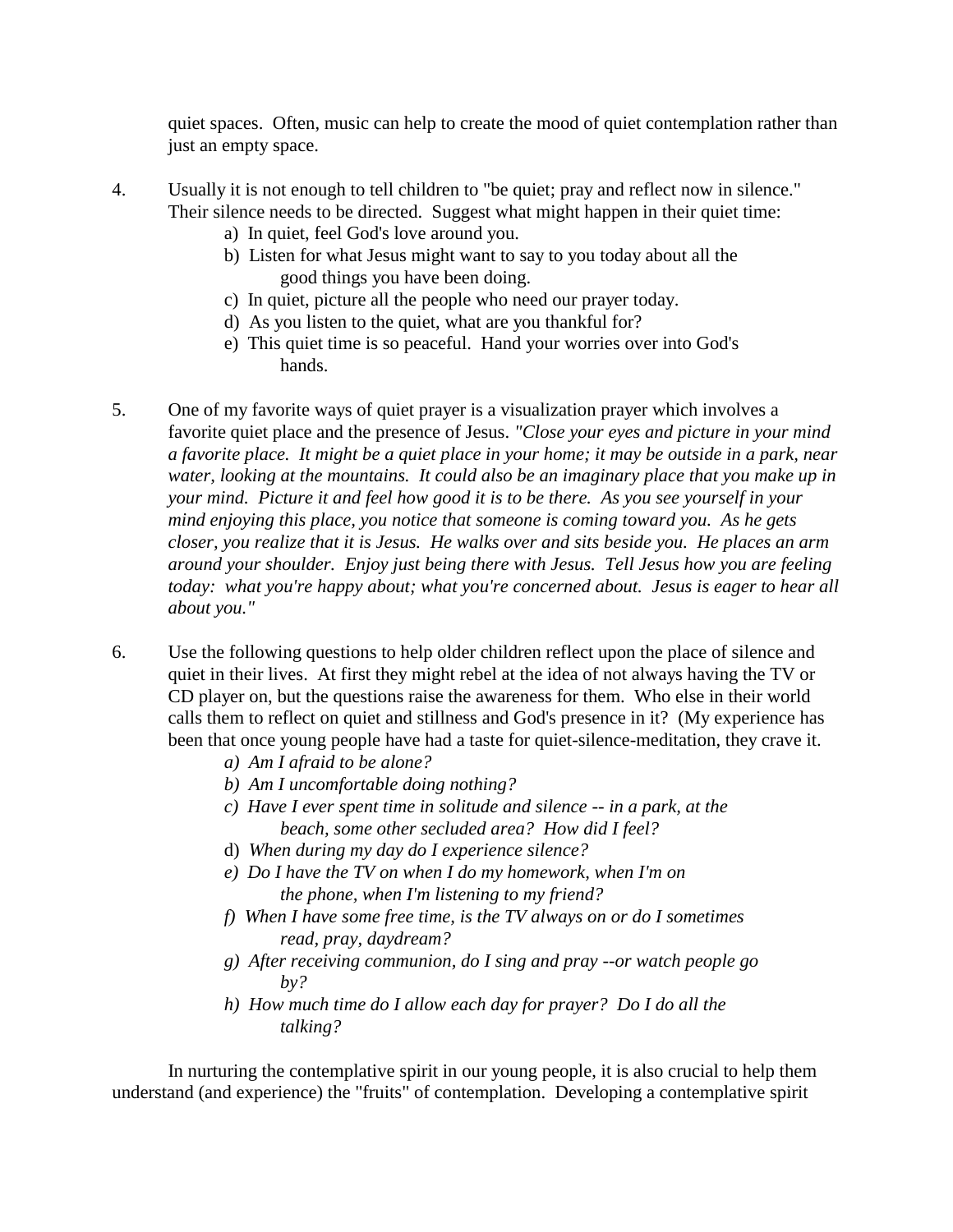spills over into all of our life.

There are many fruits or effects in our lives (we could write ten articles on them).

Let's look at two that are needed in the world in which we live.

Living life with a contemplative attitude helps us to live in the present moment. Dr. Bernie Siegel (*Love, Medicine, and Miracles)* talks about three of the characteristics of heaven: wonderful temperature, great view, and everyone lives in the present moment. He says that the third one is the only one we can also have on earth.

For too many people, they spend 90% of their time regretting the past or planning for the future. Yet, at this moment, God is not in the past or the future. God is in the present moment. If we're living in the past or future, we're missing God.

We are becoming more and more aware of this: "Be where you is because if you be where you ain't, then you ain't where you is." "Don't hurry. Don't worry. Smell the flowers." "Died at 30, buried at 60." "Enjoy your kids while you have them."

Along with developing this saner attitude toward life, we need to help our young people recognize the God that is present in this enjoyment of living. Thomas Keating said, "When a person reaches a mature level of contemplative prayer, reality is seen in a new perspective. One discovers that God is present in every experience." (*US Catholic*, March 1989, page 8) We can help young people experience prayer that puts them in touch with living and slows them down to appreciate the presence of God at each moment.

Another fruit or effect of contemplation is that it connects us with others and inspires us to involvement and action.

Too often we have interpreted contemplation to mean a withdrawal from people and inactivity. Nothing is further from the truth.

Contemplation is not the opposite of action. There is nothing inactive or passive about the contemplative way of life. Rather, it is the still point that grounds meaning and purpose in authentic human action.

Contemplation keeps us moving into the lives of people. Haki R. Madhubuti's poem says it well:

> People play with the spirit and at being "spiritual." they cut themselves off from the real world while meditating on rocks and water and turning the sun into the moon. the reality of life is confused abstractions